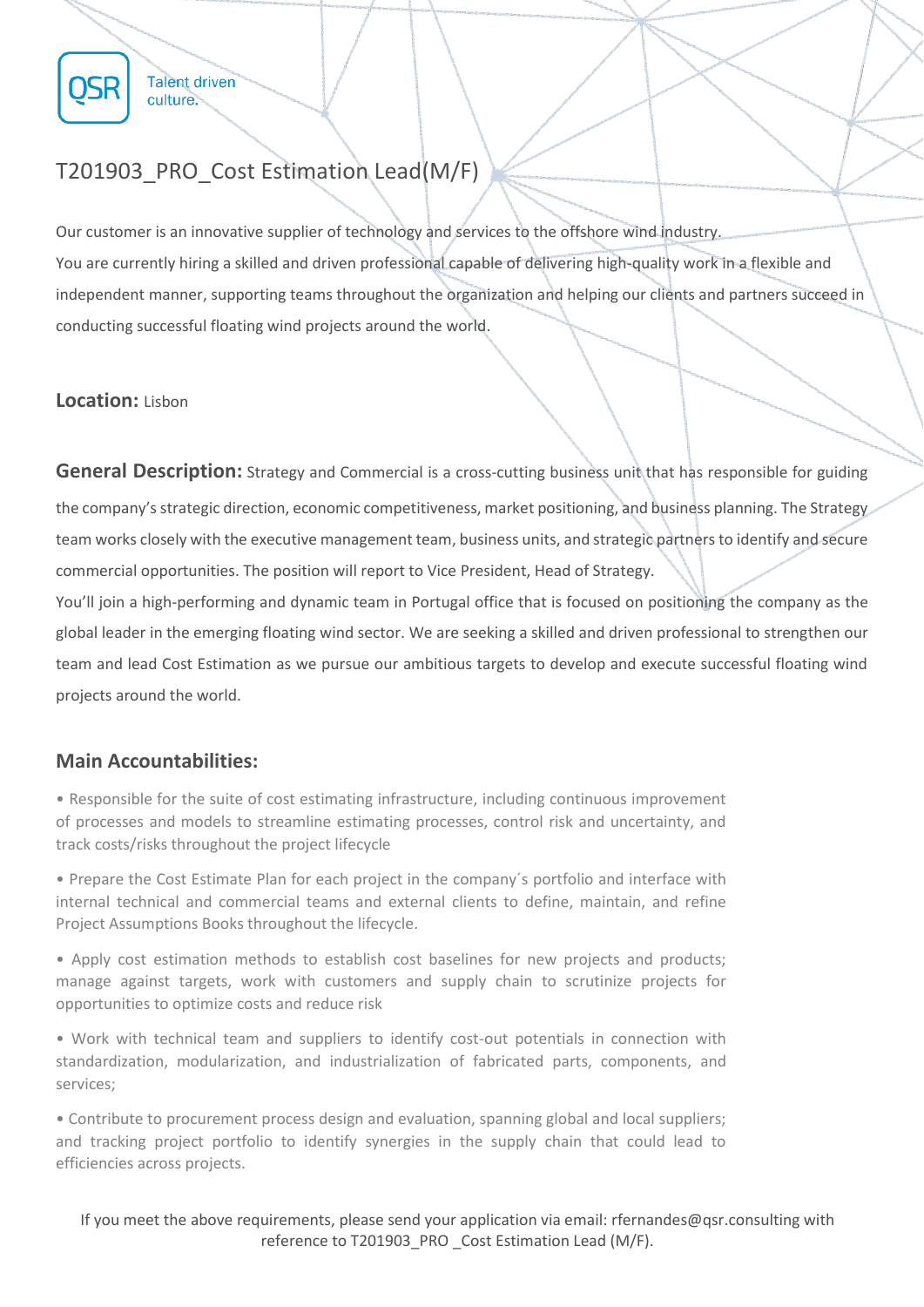• Collaborate with technical teams to develop and refine physical models, assess innovation opportunities, and funnel technology roadmap into appropriate project opportunities

• Manage projects according to stage gates, tracking technical and commercial interfaces, adjusting costs forecasts, and providing early warning of potential over or under runs to help influence cost outcomes

• Track project performance, including change orders, deviations, and performance metrics compare to original estimates

• Prepare Cost Estimation Reports and Cost Performance Reports for management as appropriate

• Organize intra-company and customer workshops to present results, improve methods. disseminate findings, internalize learnings, and transfer experience to future projects

• Other functions as required under the Strategic Planning Area

# **Requirements & Qualifications:**

- Bachelor's degree in Engineering, Economics, Finance or a related field; Master's degree or MBA preferred.
- 5-10 years of professional experience, or education equivalent.
- Several years of experience as a cost estimator with a keen interest to take on the challenge of building cost estimation infrastructure at a rapidly growing company with huge ambitions and a global scope
- Recent experience within a similar role from a manufacturing, EPCI, or utility environment; offshore wind or offshore O&G would be ideal but other industries such as aerospace, automotive etc. are also of interest
- Experience with the execution of offshore or civil engineering projects, knowledge of offshore engineering (wind, offshore oil & gas, etc.), and interest in building a global value chain
- Detailed understanding of cost estimation and cost control processes and procedures
- Demonstrated ability to plan, organize, direct, perform, review and present cost estimating information independently with minimum supervision using a high level professional judgement and knowledge
- Proficiency with statistical analysis, risk modeling, and financial valuation
- Keen interest in the financial impact of product design, as well the technicalities of the design to enable understanding between the cost estimation area and the engineering area
- Risk-aware but comfortable with uncertainty; ability to manage uncertainty while simultaneously driving aggressive cost reduction
- Advanced knowledge of Microsoft Office software including Excel, PowerPoint, and Word; Familiarity with programming (e.g., Matlab, Python) and database systems are

### If you meet the above requirements, please send your application via email: rfernandes@qsr.consulting with reference to T201903\_PRO \_Cost Estimation Lead (M/F).